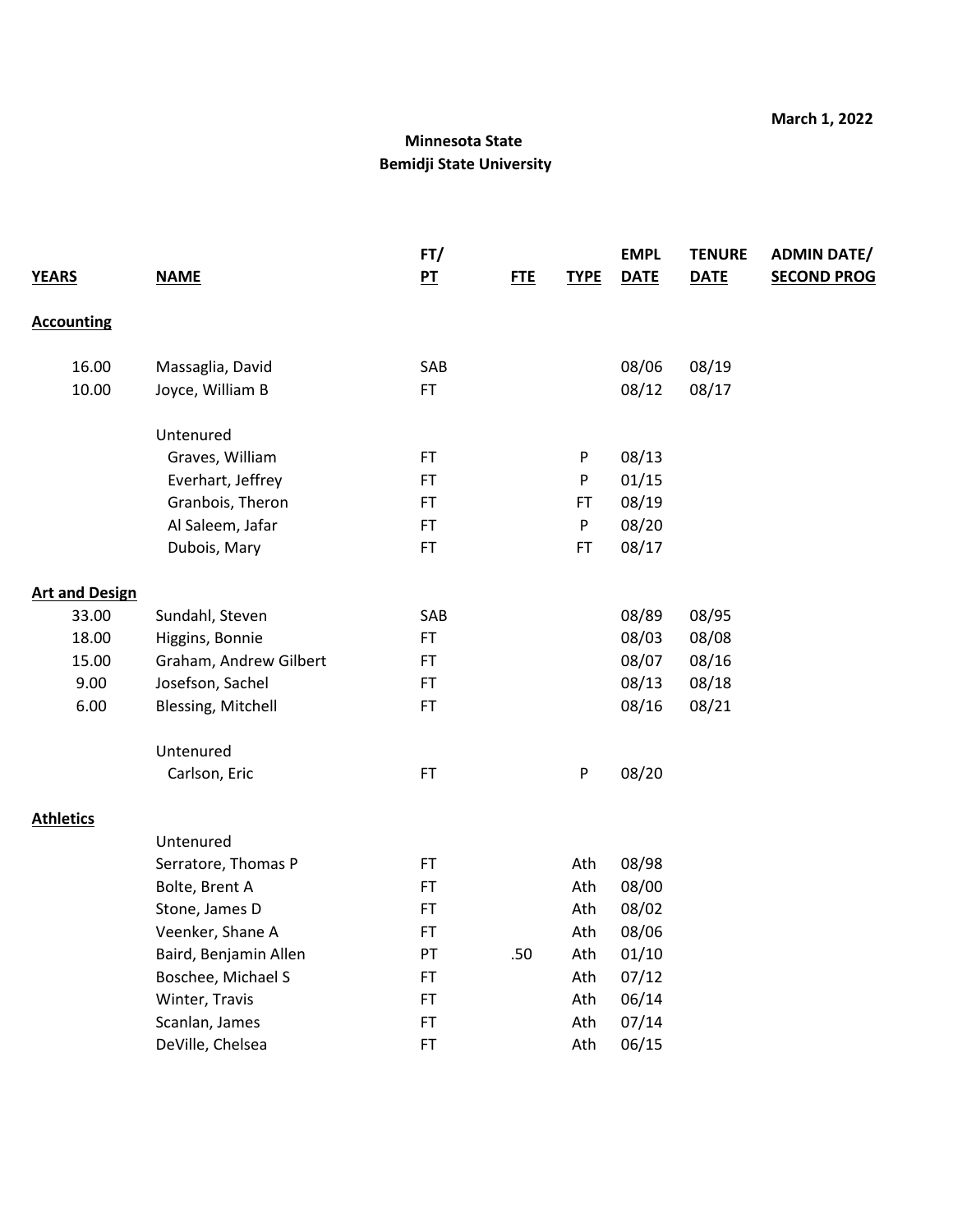|                |                       | FT/            |            |             | <b>EMPL</b> | <b>TENURE</b> | <b>ADMIN DATE/</b> |
|----------------|-----------------------|----------------|------------|-------------|-------------|---------------|--------------------|
| <b>YEARS</b>   | <b>NAME</b>           | P <sub>T</sub> | <b>FTE</b> | <b>TYPE</b> | <b>DATE</b> | <b>DATE</b>   | <b>SECOND PROG</b> |
|                | Kean, Kevin           | FT.            |            | Ath         | 07/15       |               |                    |
|                | Ulmer, Kevin          | FT.            |            | Ath         | 07/16       |               |                    |
|                | Schultz, Jamie        | PT             | .75        | Ath         | 07/16       |               |                    |
|                | Pike, Karson          | <b>FT</b>      |            | Ath         | 01/18       |               |                    |
|                | Iseman, Michael       | PT             | .75        | Ath         | 07/18       |               |                    |
|                | Hein, Jordan          | PT             | .75        | Ath         | 07/18       |               |                    |
|                | Korman, Michael       | PT             | .75        | Ath         | 08/19       |               |                    |
|                | Terres, Emma          | FT.            |            | Ath         | 08/20       |               |                    |
|                | Gibbons, Michael      | FT.            |            | Ath         | 11/20       |               |                    |
|                | Nissen, Nicholas      | PT             | .75        | Ath         | 2/21        |               |                    |
|                | Ellinghuysen, Matthew | <b>FT</b>      |            | Ath         | 07/21       |               |                    |
|                | Petersen, Jordan      | PT             | .75        | Ath         | 07/21       |               |                    |
|                | Remley, Stephanie     | PT             | .75        | Ath         | 08/21       |               |                    |
| <b>Biology</b> |                       |                |            |             |             |               |                    |
| 27.20          | Rave, Elizabeth       | FT.            |            |             | 06/93       | 07/98         |                    |
| 24.00          | Fulton, Mark R        | FT.            |            |             | 08/98       | 08/02         |                    |
| 21.00          | Guelda, Debbie        | FT.            |            |             | 08/01       | 08/05         |                    |
| 20.00          | Koch, Richard W       | FT.            |            |             | 08/02       | 07/06         |                    |
| 15.00          | Hamann, Michael J     | FT             |            |             | 08/07       | 08/12         |                    |
| 10.00          | Hafs, Andrew W        | <b>FT</b>      |            |             | 08/12       | 08/16         |                    |
| 10.00          | Hiller, Brian J       | <b>FT</b>      |            |             | 08/12       | 08/16         |                    |
| 7.00           | Wallert, Mark         | FT.            |            |             | 08/15       | 08/18         |                    |
| 7.00           | LaFerriere, Holly     | SAB            |            |             | 08/15       | 08/20         |                    |
|                | Untenured             |                |            |             |             |               |                    |
|                | Arsham, Andrew        | FT.            |            | P           | 08/15       |               |                    |
|                | Owens, Kjerstin       | <b>FT</b>      |            | P           | 08/18       |               |                    |
|                | Haus, Jacob           | <b>FT</b>      |            | P           | 08/19       |               |                    |
|                | Barron, Hillary       | <b>FT</b>      |            | P           | 08/21       |               |                    |
|                |                       |                |            |             |             |               |                    |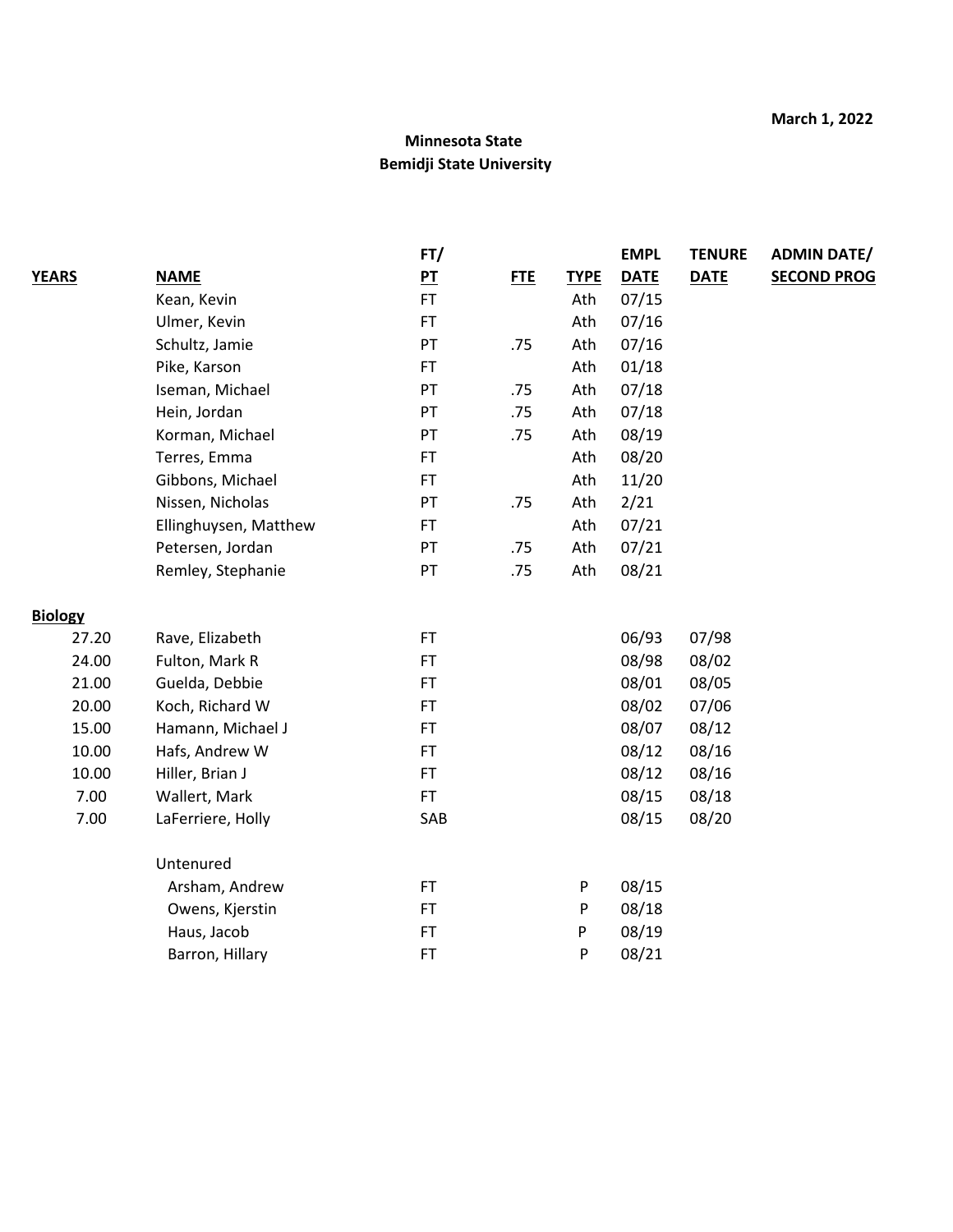|                                |                                           | FT/            |            |             | <b>EMPL</b> | <b>TENURE</b> | <b>ADMIN DATE/</b> |
|--------------------------------|-------------------------------------------|----------------|------------|-------------|-------------|---------------|--------------------|
| <b>YEARS</b>                   | <b>NAME</b>                               | P <sub>T</sub> | <b>FTE</b> | <b>TYPE</b> | <b>DATE</b> | <b>DATE</b>   | <b>SECOND PROG</b> |
| <b>Business Administration</b> |                                           |                |            |             |             |               |                    |
| 32.00                          | Leif, Douglas                             | FT             |            |             | 08/90       | 08/95         |                    |
| 22.00                          | Wood, Kari                                | FT             |            |             | 08/00       | 08/05         |                    |
| 14.00                          | Fredrickson, Joann                        | <b>FT</b>      |            |             | 07/02       | 08/08         |                    |
|                                | (Yrs of exp at other institutions: 14.67) |                |            |             |             |               |                    |
| 13.00                          | Wallingford, Valerie                      | FT             |            |             | 08/09       | 08/13         |                    |
| 12.00                          | Frost, Dean                               | FT             |            |             | 08/08       | 08/13         |                    |
| 10.00                          | Son, Young Seob                           | FT             |            |             | 08/12       | 08/16         |                    |
| 9.00                           | Tarmizi, Halbana                          | <b>FT</b>      |            |             | 08/13       | 08/18         |                    |
| 8.00                           | La Venture, Kelly                         | SAB            |            |             | 08/14       | 08/19         |                    |
| 7.00                           | Veaux, Veronica                           | FT             |            |             | 08/15       | 08/21         |                    |
| 6.00                           | Kovarik, Angie                            | FT             |            |             | 08/16       | 08/20         |                    |
| 5.00                           | Warren, Gabriel                           | FT             |            |             | 08/17       | 08/21         |                    |
|                                | Untenured                                 |                |            |             |             |               |                    |
|                                | Frison, David                             | FT             |            | P           | 08/17       |               |                    |
|                                | Nelson, Peter                             | <b>FT</b>      |            | P           | 08/17       |               |                    |
|                                | Alabsi, Hamdan                            | <b>FT</b>      |            | P           | 08/18       |               |                    |
|                                | Grandison, Egypt                          | FT             |            | P           | 08/19       |               |                    |
|                                | Shan, Xi                                  | FT.            |            | P           | 08/20       |               |                    |
|                                | Smith, David                              | FT             |            | <b>FT</b>   | 01/21       |               |                    |
|                                | Strand, Robert                            | FT             |            | <b>FT</b>   | 08/21       |               |                    |
| <b>Chemistry</b>               |                                           |                |            |             |             |               |                    |
| 32.00                          | Larson, Julie E                           | FT             |            |             | 08/90       | 08/95         |                    |
| 21.00                          | Marek, Keith A                            | FT             |            |             | 08/01       | 07/06         |                    |
| 8.00                           | Peterson, Katie                           | FT.            |            |             | 08/14       | 08/18         |                    |
| 6.00                           | Quandt, Robert                            | FT             |            |             | 08/16       | 08/20         |                    |
|                                | Untentured                                |                |            |             |             |               |                    |
|                                | Hellmann Whitaker, Rachel                 | <b>FT</b>      |            | P           | 01/21       |               |                    |
| <b>Communication Studies</b>   |                                           |                |            |             |             |               |                    |
| 9.00                           | Pawlowski, Donna                          | FT.            |            |             | 08/13       | 08/16         |                    |
|                                | Untentured                                |                |            |             |             |               |                    |
|                                | Perlich, John                             | FT.            |            | P           | 08/19       |               |                    |
|                                | Nelson, Cindy                             | PT             | .62        | FT          | 08/20       |               |                    |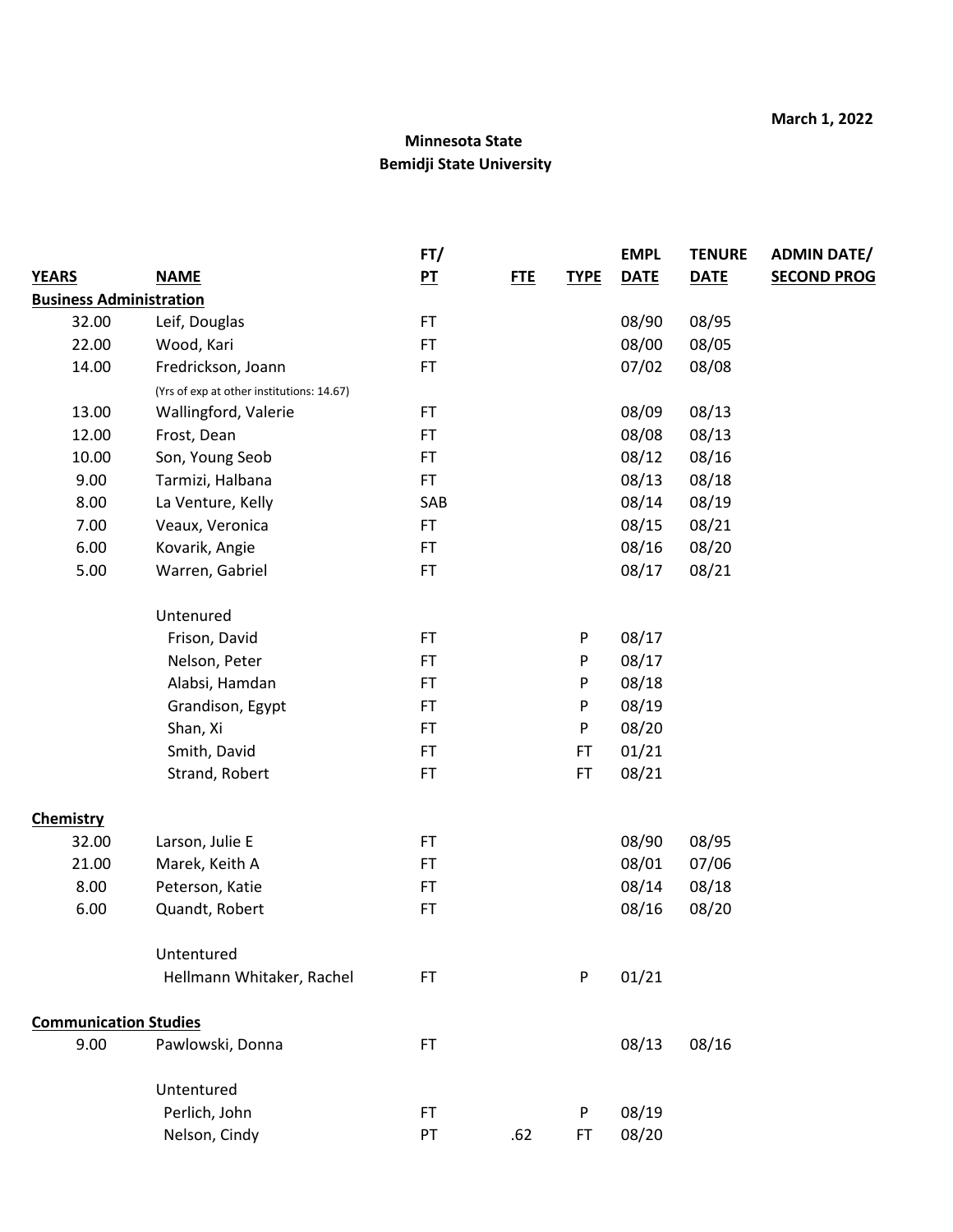| <b>YEARS</b>            | <b>NAME</b>                                            | FT/<br>P <sub>T</sub> | <b>FTE</b> | <b>TYPE</b> | <b>EMPL</b><br><b>DATE</b> | <b>TENURE</b><br><b>DATE</b> | <b>ADMIN DATE/</b><br><b>SECOND PROG</b> |
|-------------------------|--------------------------------------------------------|-----------------------|------------|-------------|----------------------------|------------------------------|------------------------------------------|
|                         | <b>Community &amp; Criminal Justice Studies</b>        |                       |            |             |                            |                              |                                          |
| 8.00                    | Jergenson, Stacie                                      | <b>FT</b>             |            |             | 08/14                      | 08/21                        |                                          |
|                         | Untenured                                              |                       |            |             |                            |                              |                                          |
|                         | Greife, Matt                                           | <b>FT</b>             |            | <b>FT</b>   | 08/21                      |                              |                                          |
| <b>Computer Science</b> |                                                        |                       |            |             |                            |                              |                                          |
| 24.00                   | Wolf, Marty Joseph                                     | <b>FT</b>             |            |             | 08/98                      | 08/00                        |                                          |
| 11.00                   | Neville, Francois P.                                   | <b>FT</b>             |            |             | 08/11                      | 08/20                        |                                          |
|                         | Untenured                                              |                       |            |             |                            |                              |                                          |
|                         | Tian, Baozhong                                         | <b>FT</b>             |            | P           | 08/18                      |                              |                                          |
|                         | <b>Criminal Justice: Police Science and Leadership</b> |                       |            |             |                            |                              |                                          |
| 18.00                   | Herbert, Michael H                                     | FT.                   |            |             | 11/92                      | 08/09                        |                                          |
|                         | Untenured                                              |                       |            |             |                            |                              |                                          |
|                         | Laffin, Amber                                          | <b>FT</b>             |            | P           | 08/18                      |                              |                                          |
|                         | Fraik, Robert                                          | <b>FT</b>             |            | P           | 08/18                      |                              |                                          |
|                         | Fisher, Ryan                                           | PT                    | .50        | <b>FT</b>   | 08/21                      |                              |                                          |
| <b>Economics</b>        |                                                        |                       |            |             |                            |                              |                                          |
| 11.00                   | Murray, Michael                                        | FT.                   |            |             | 08/11                      | 08/15                        |                                          |
| 8.00                    | Kivi, Paul                                             | SAB                   |            |             | 08/14                      | 08/20                        |                                          |
|                         | Untenured                                              |                       |            |             |                            |                              |                                          |
|                         | Velasquez, Ivan                                        | <b>FT</b>             |            | <b>FT</b>   | 08/20                      |                              |                                          |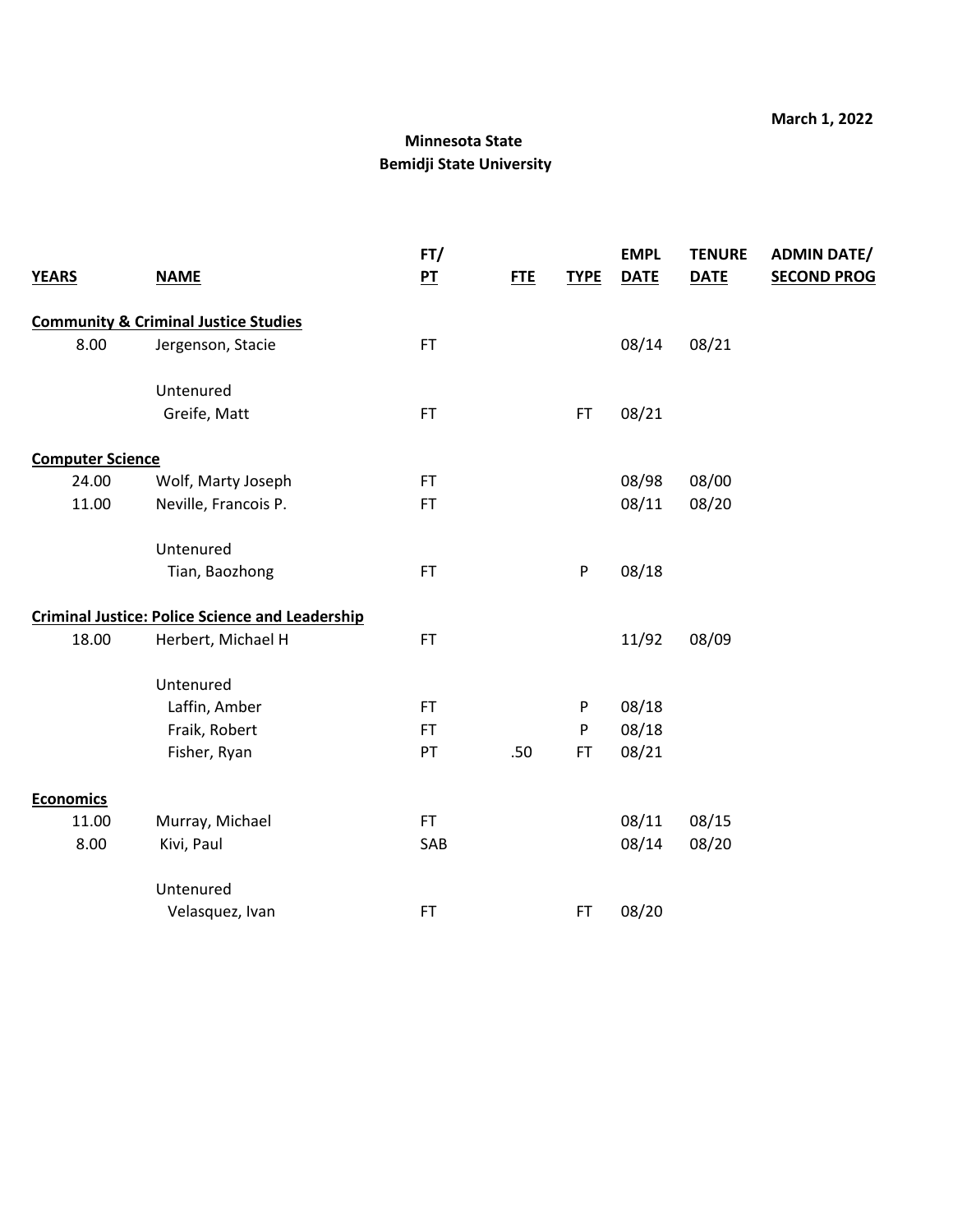|                  |                                            | FT/            |            |             | <b>EMPL</b> | <b>TENURE</b> | <b>ADMIN DATE/</b> |
|------------------|--------------------------------------------|----------------|------------|-------------|-------------|---------------|--------------------|
| <b>YEARS</b>     | <b>NAME</b>                                | P <sub>T</sub> | <b>FTE</b> | <b>TYPE</b> | <b>DATE</b> | <b>DATE</b>   | <b>SECOND PROG</b> |
|                  |                                            |                |            |             |             |               |                    |
| <b>Education</b> |                                            |                |            |             |             |               |                    |
| 13.00            | Urban, Michael                             | FT             |            |             | 08/09       | 08/13         |                    |
| 9.00             | Coggins, Porter                            | <b>FT</b>      |            |             | 08/13       | 08/16         |                    |
| 9.00             | O'Bryan, Sonia                             | FT.            |            |             | 08/13       | 08/19         |                    |
|                  | Untenured                                  |                |            |             |             |               |                    |
|                  | White, Miriam                              | <b>FT</b>      |            | P           | 08/13       |               |                    |
|                  | Brandt, Camille                            | <b>FT</b>      |            | P           | 08/17       |               |                    |
|                  | Cole, Layna                                | <b>FT</b>      |            | P           | 08/18       |               |                    |
|                  | Lubke, Margaret                            | <b>FT</b>      |            | ${\sf P}$   | 08/18       |               |                    |
|                  | Spangler, Renae                            | <b>FT</b>      |            | P           | 08/19       |               |                    |
|                  | O'Connell, Kathrina                        | <b>FT</b>      |            | P           | 08/20       |               |                    |
|                  | Lund, Carl                                 | <b>FT</b>      |            | P           | 08/21       |               |                    |
| <b>English</b>   |                                            |                |            |             |             |               |                    |
| 32.00            | Christensen, Mark R                        | FT.            |            |             | 08/90       | 08/95         |                    |
| 16.00            | Gibbon, Maureen                            | PT             | .75        |             | 08/06       | 08/10         |                    |
| 12.00            | Swain, Larry                               | SAB            |            |             | 08/10       | 08/20         |                    |
| 9.00             | Durgan, Jessica                            | FT.            |            |             | 08/13       | 08/18         |                    |
| 7.00             | Rees, Gary                                 | SAB            |            |             | 08/15       | 08/20         |                    |
| 1.00             | Hamrick, Stephen                           | FT.            |            |             | 08/21       | 08/08         |                    |
|                  | (Yrs of exp at another MinnState Univ: 18) |                |            |             |             |               |                    |
|                  |                                            |                |            |             |             |               |                    |
|                  | Untenured                                  |                |            |             |             |               |                    |
|                  | Lama, Prabin                               | <b>FT</b>      |            | P           | 08/18       |               |                    |
|                  | Duke, Shaun                                | <b>FT</b>      |            | P           | 08/18       |               |                    |
|                  | Abushanab, Chad                            | <b>FT</b>      |            | P           | 08/20       |               |                    |
|                  | Grosskopf, Wendy                           | <b>FT</b>      |            | <b>FT</b>   | 08/21       |               |                    |
|                  | McColley, Kevin                            | <b>FT</b>      |            | <b>FT</b>   | 08/21       |               |                    |
|                  |                                            |                |            |             |             |               |                    |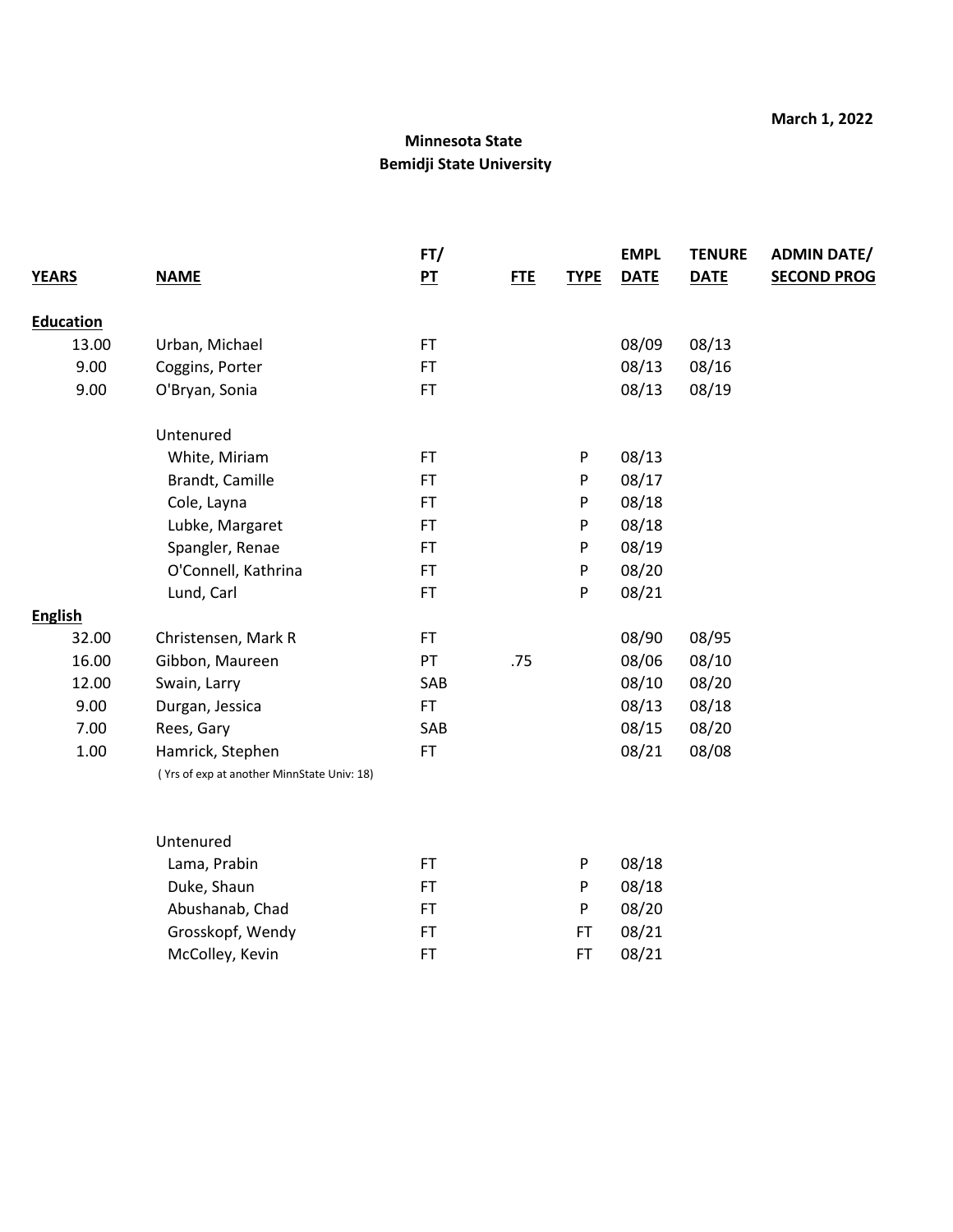|                                   |                             | FT/            |     |             | <b>EMPL</b> | <b>TENURE</b> | <b>ADMIN DATE/</b>             |
|-----------------------------------|-----------------------------|----------------|-----|-------------|-------------|---------------|--------------------------------|
| <b>YEARS</b>                      | <b>NAME</b>                 | P <sub>T</sub> | FTE | <b>TYPE</b> | <b>DATE</b> | <b>DATE</b>   | <b>SECOND PROG</b>             |
| <b>Environmental Studies</b>      |                             |                |     |             |             |               |                                |
| 8.00                              | Isaacson, Carl              | FT.            |     |             | 08/14       | 08/18         |                                |
| 7.00                              | Sea, William                | SAB            |     |             | 08/15       | 08/20         |                                |
|                                   | Untenured                   |                |     |             |             |               |                                |
|                                   | Rios-Sanchez, Miriam        | FT.            |     | FT          | 08/13       |               |                                |
|                                   | Carlson, Anna               | FT.            |     | P           | 08/18       |               |                                |
|                                   | Chizmadia, Lysa             | FT.            |     | <b>FT</b>   | 08/21       |               |                                |
|                                   | Kingbird-Bratvold, Veronica | FT             |     | <b>FT</b>   | 08/21       |               |                                |
|                                   | Thissen, Jaime              | FT             |     | <b>FT</b>   | 08/21       |               |                                |
| Geography                         |                             |                |     |             |             |               |                                |
| 21.00                             | Lawrence, Mark              | FT             |     |             | 08/01       | 07/06         |                                |
|                                   | Untenured                   |                |     |             |             |               |                                |
|                                   | Jones, Samantha             | FT.            |     | P           | 08/14       |               |                                |
|                                   | Smith, Jerry                | FT             |     | FT          | 01/20       |               |                                |
| <b>Administrators with Tenure</b> |                             |                |     |             |             |               |                                |
| 15.00                             | Ueland, Jeffrey S.          | FT             |     |             | 08/07       | 08/11         |                                |
| <b>Health</b>                     |                             |                |     |             |             |               |                                |
| <b>Administrators with Tenure</b> |                             |                |     |             |             |               |                                |
| 16.00                             | White, James A.             | <b>FT</b>      |     |             | 08/06       | 08/11         | Human Performance<br>and Sport |
| <b>History</b>                    |                             |                |     |             |             |               |                                |
| 24.00                             | McManus, Brendan J          | FT.            |     |             | 08/98       | 08/03         |                                |
| 9.00                              | Ellis, John                 | FT             |     |             | 08/13       | 08/19         |                                |
| 6.00                              | Ellison, Season             | FT             |     |             | 08/16       | 08/21         |                                |
|                                   | Untenured                   |                |     |             |             |               |                                |
|                                   | Allosso, Daniel             | FT             |     | P           | 08/17       |               |                                |
|                                   | Bell, Lindsay               | FT             |     | <b>FT</b>   | 08/20       |               |                                |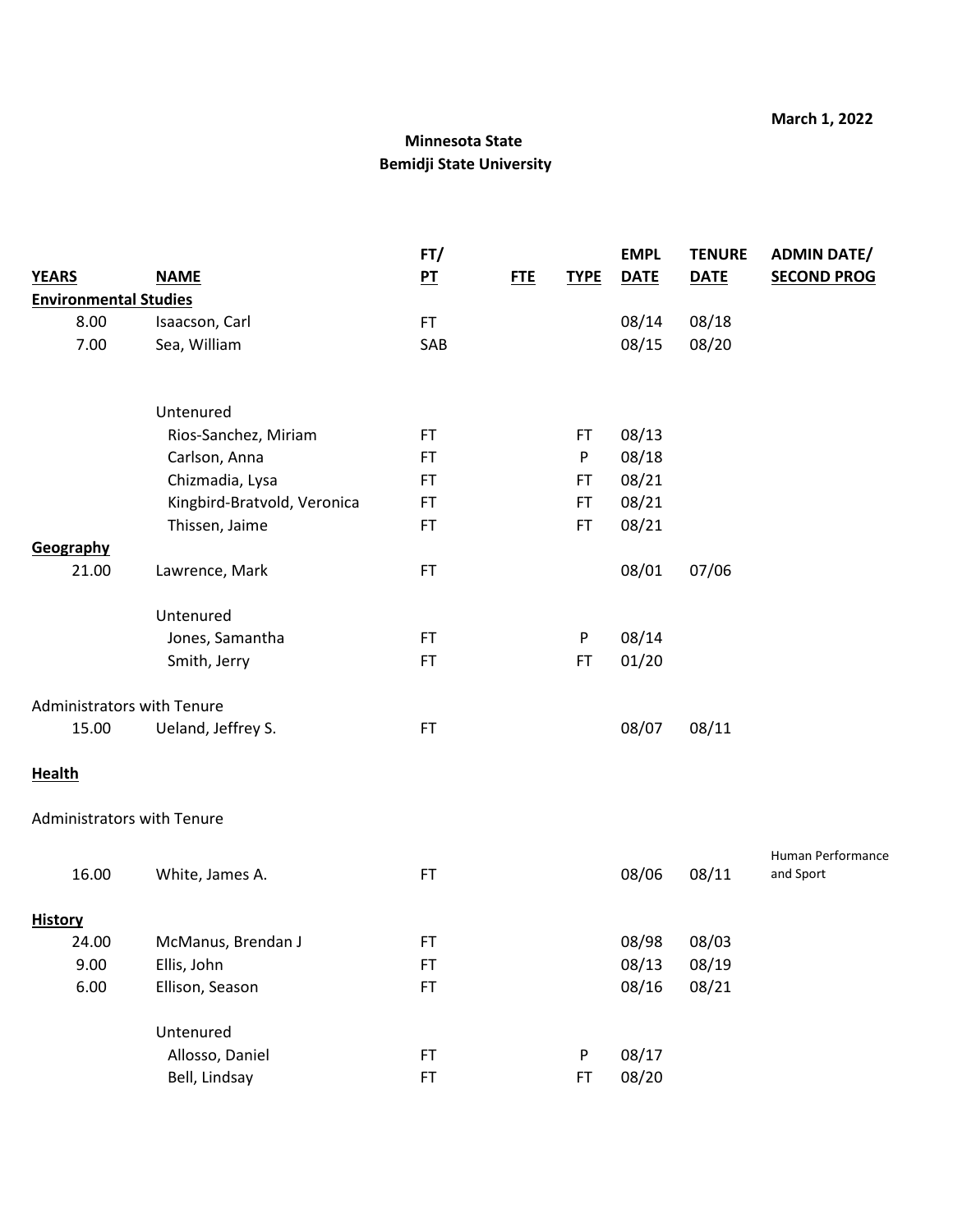|                           |                                    | FT/       |            |             | <b>EMPL</b> | <b>TENURE</b> | <b>ADMIN DATE/</b> |
|---------------------------|------------------------------------|-----------|------------|-------------|-------------|---------------|--------------------|
| <b>YEARS</b>              | <b>NAME</b>                        | $P$ T     | <b>FTE</b> | <b>TYPE</b> | <b>DATE</b> | <b>DATE</b>   | <b>SECOND PROG</b> |
|                           | <b>Human Performance and Sport</b> |           |            |             |             |               |                    |
| 26.00                     | Forsyth, Eric                      | FT.       |            |             | 09/96       | 08/01         |                    |
| 25.00                     | Kippenhan, B Christina             | FT.       |            |             | 12/97       | 08/02         |                    |
| 8.00                      | Norman, Shannon                    | FT.       |            |             | 08/14       | 08/19         |                    |
|                           | Untenured                          |           |            |             |             |               |                    |
|                           | Fryklund, Amber                    | FT.       |            | P           | 08/11       |               |                    |
|                           | Holloway, Sherry                   | FT.       |            | <b>FT</b>   | 01/15       |               |                    |
| <b>Indigenous Studies</b> |                                    |           |            |             |             |               |                    |
|                           | Untenured                          |           |            |             |             |               |                    |
|                           | Uran, Shaawano                     | FT.       |            | ${\sf P}$   | 08/21       |               |                    |
| <b>Instrumental Music</b> |                                    |           |            |             |             |               |                    |
| 16.00                     | Carlson, Stephen John              | SAB       |            |             | 08/06       | 08/10         |                    |
| 9.00                      | Guidry, Scott                      | FT.       |            |             | 08/13       | 08/19         |                    |
|                           | Untenured                          |           |            |             |             |               |                    |
|                           | Webber, Miriam                     | FT.       |            | P           | 08/16       |               |                    |
|                           | Lowery, Hilary                     | FT.       |            | P           | 08/20       |               |                    |
|                           | Olson, Eric                        | <b>FT</b> |            | FT          | 08/19       |               |                    |
| <b>Integrated Media</b>   |                                    |           |            |             |             |               |                    |
| 46.00                     | Paskvan, Roger E                   | FT.       |            |             | 09/76       | 09/82         |                    |
| 17.00                     | Bakken, Virgil                     | <b>FT</b> |            |             | 08/05       | 08/10         |                    |
| 11.00                     | Boudry, Valica                     | FT.       |            |             | 08/11       | 08/14         |                    |
| 9.00                      | Sea, Debra                         | <b>FT</b> | .75        |             | 08/13       | 08/18         |                    |
|                           | Untenured                          |           |            |             |             |               |                    |
|                           | Shafi, Ashik                       | FT        |            | P           | 08/19       |               |                    |
|                           |                                    |           |            |             |             |               |                    |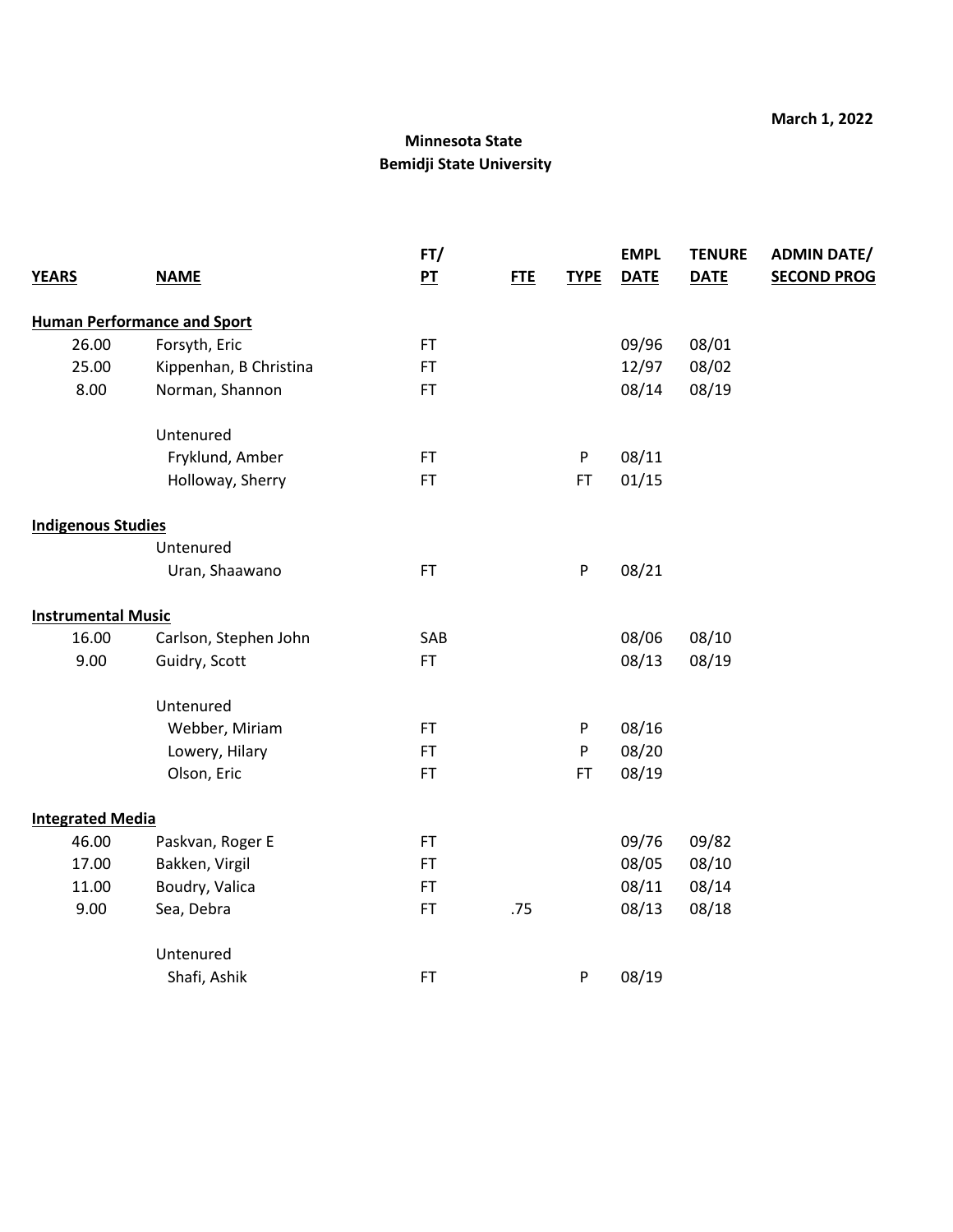|                                   |                                  | FT/       |            |             | <b>EMPL</b> | <b>TENURE</b> | <b>ADMIN DATE/</b> |
|-----------------------------------|----------------------------------|-----------|------------|-------------|-------------|---------------|--------------------|
| <b>YEARS</b>                      | <b>NAME</b>                      | $P$ T     | <b>FTE</b> | <b>TYPE</b> | <b>DATE</b> | <b>DATE</b>   | <b>SECOND PROG</b> |
|                                   |                                  |           |            |             |             |               |                    |
| <b>Library/Library Services</b>   |                                  |           |            |             |             |               |                    |
| 18.00                             | Bobrowsky, Tammy L               | <b>FT</b> |            |             | 07/04       | 07/09         |                    |
| 16.00                             | Narum, Dianne                    | <b>FT</b> |            |             | 09/06       | 07/11         |                    |
| 12.80                             | McDonnell, Peter A               | <b>FT</b> |            |             | 11/09       | 07/14         |                    |
|                                   | Untenured                        |           |            |             |             |               |                    |
|                                   | Deel, Colleen                    | <b>FT</b> |            | P           | 08/17       |               |                    |
|                                   | Leeport, Patrick                 | <b>FT</b> |            | ${\sf P}$   | 08/17       |               |                    |
| <b>Mathematics</b>                |                                  |           |            |             |             |               |                    |
| 32.00                             | Lund, Eric E                     | <b>FT</b> |            |             | 08/90       | 08/95         |                    |
| 27.00                             | Livingston, Colleen G            | <b>FT</b> |            |             | 08/95       | 08/00         |                    |
| 20.50                             | Frauenholtz, Todd Robert         | <b>FT</b> |            |             | 01/02       | 07/06         |                    |
| 20.00                             | Webb, Derek                      | <b>FT</b> |            |             | 08/02       | 08/07         |                    |
| 13.50                             | Hansen, Heidi B                  | <b>FT</b> |            |             | 01/09       | 08/15         |                    |
|                                   | Untenured                        |           |            |             |             |               |                    |
|                                   | O'Dell, Jenna                    | <b>FT</b> |            | P           | 08/17       |               |                    |
|                                   | Williams, Cathy                  | <b>FT</b> |            | FT          | 08/19       |               |                    |
|                                   | Jayasooriya Arachchilage, Dinush | <b>FT</b> |            | FT.         | 08/21       |               |                    |
| <b>Administrators with Tenure</b> |                                  |           |            |             |             |               |                    |
| 24.00                             | Westhoff, Randall F.             | <b>FT</b> |            |             | 08/94       | 08/99         |                    |
| <b>Nursing</b>                    |                                  |           |            |             |             |               |                    |
| 13.00                             | Hommes, Tiffany                  | <b>FT</b> |            |             | 08/09       | 08/14         |                    |
| 12.00                             | Maple, Marci L                   | <b>FT</b> |            |             | 08/10       | 08/15         |                    |
| 12.00                             | Pierce, Tara                     | <b>FT</b> |            |             | 08/10       | 08/19         |                    |
| 10.00                             | McDermott, Jeanine S             | <b>FT</b> |            |             | 08/12       | 08/17         |                    |
| 9.00                              | Wilkie, Misty Lynn               | <b>FT</b> |            |             | 08/13       | 08/17         |                    |
| 7.00                              | Cowan, Tricia                    | FT        |            |             | 08/15       | 08/21         |                    |
|                                   |                                  |           |            |             |             |               |                    |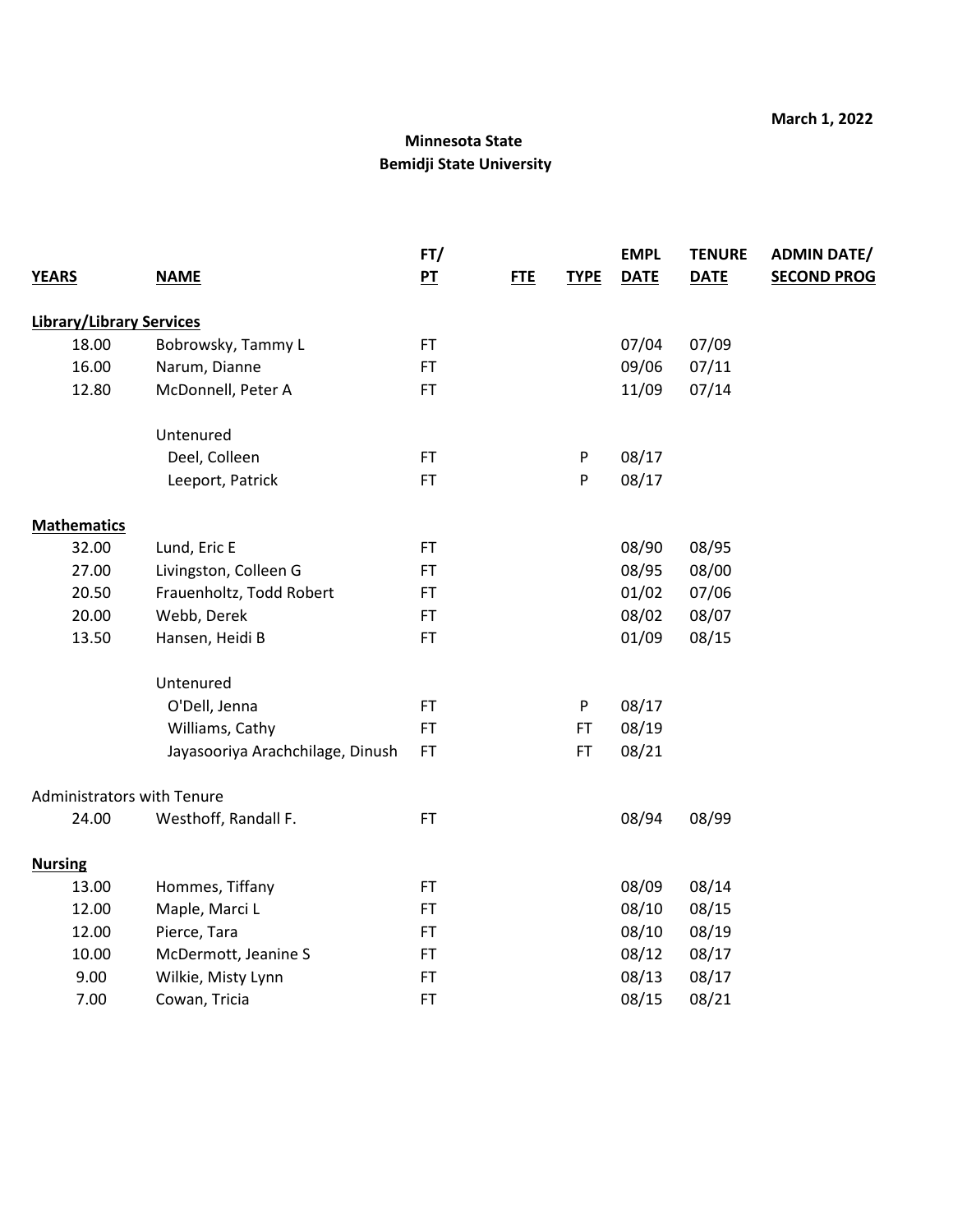|                |                     | FT/            |            |             | <b>EMPL</b> | <b>TENURE</b> | <b>ADMIN DATE/</b> |
|----------------|---------------------|----------------|------------|-------------|-------------|---------------|--------------------|
| <b>YEARS</b>   | <b>NAME</b>         | P <sub>T</sub> | <b>FTE</b> | <b>TYPE</b> | <b>DATE</b> | <b>DATE</b>   | <b>SECOND PROG</b> |
|                | Untenured           |                |            |             |             |               |                    |
|                | Cook, Christy       | FT             |            | P           | 08/18       |               |                    |
|                | VanDerWeide, Cherie | <b>FT</b>      |            | P           | 08/20       |               |                    |
|                | Vesta, Rachel       | <b>FT</b>      |            | P           | 08/20       |               |                    |
|                | Funk, Amy           | <b>FT</b>      |            | P           | 08/21       |               |                    |
|                | Welch, Catrina      | <b>FT</b>      |            | ${\sf P}$   | 08/21       |               |                    |
| <b>Ojibwe</b>  |                     |                |            |             |             |               |                    |
| 21.00          | Treuer, Anton S     | FT             |            |             | 08/00       | 08/04         |                    |
| <b>PEDL</b>    |                     |                |            |             |             |               |                    |
| 9.00           | Goodwin, Timothy    | FT.            |            |             | 08/13       | 08/18         |                    |
| 8.00           | Pesek, Jessamay     | SAB            |            |             | 08/14       | 08/20         |                    |
|                | Untenured           |                |            |             |             |               |                    |
|                | Schmitz, Lisa J     | <b>FT</b>      |            | P           | 08/08       |               |                    |
|                | Krall, Lisa         | <b>FT</b>      |            | P           | 08/16       |               |                    |
|                | Anderson, Siri      | <b>FT</b>      |            | FT.         | 08/21       |               |                    |
| Philosophy     |                     |                |            |             |             |               |                    |
| 9.88           | Guentchev, Daniel G | <b>FT</b>      |            |             | 08/12       | 08/18         |                    |
| 8.00           | Lunt, Dennis        | <b>FT</b>      |            |             | 08/14       | 08/21         |                    |
|                | Untenured           |                |            |             |             |               |                    |
|                | Berg, Eric          | FT             |            | FT          | 08/21       |               |                    |
| <b>Physics</b> |                     |                |            |             |             |               |                    |
| 29.00          | Truedson, John R    | FT             |            |             | 09/93       | 08/00         |                    |
| 6.00           | Sayer, Ryan         | FT             |            |             | 08/16       | 08/21         |                    |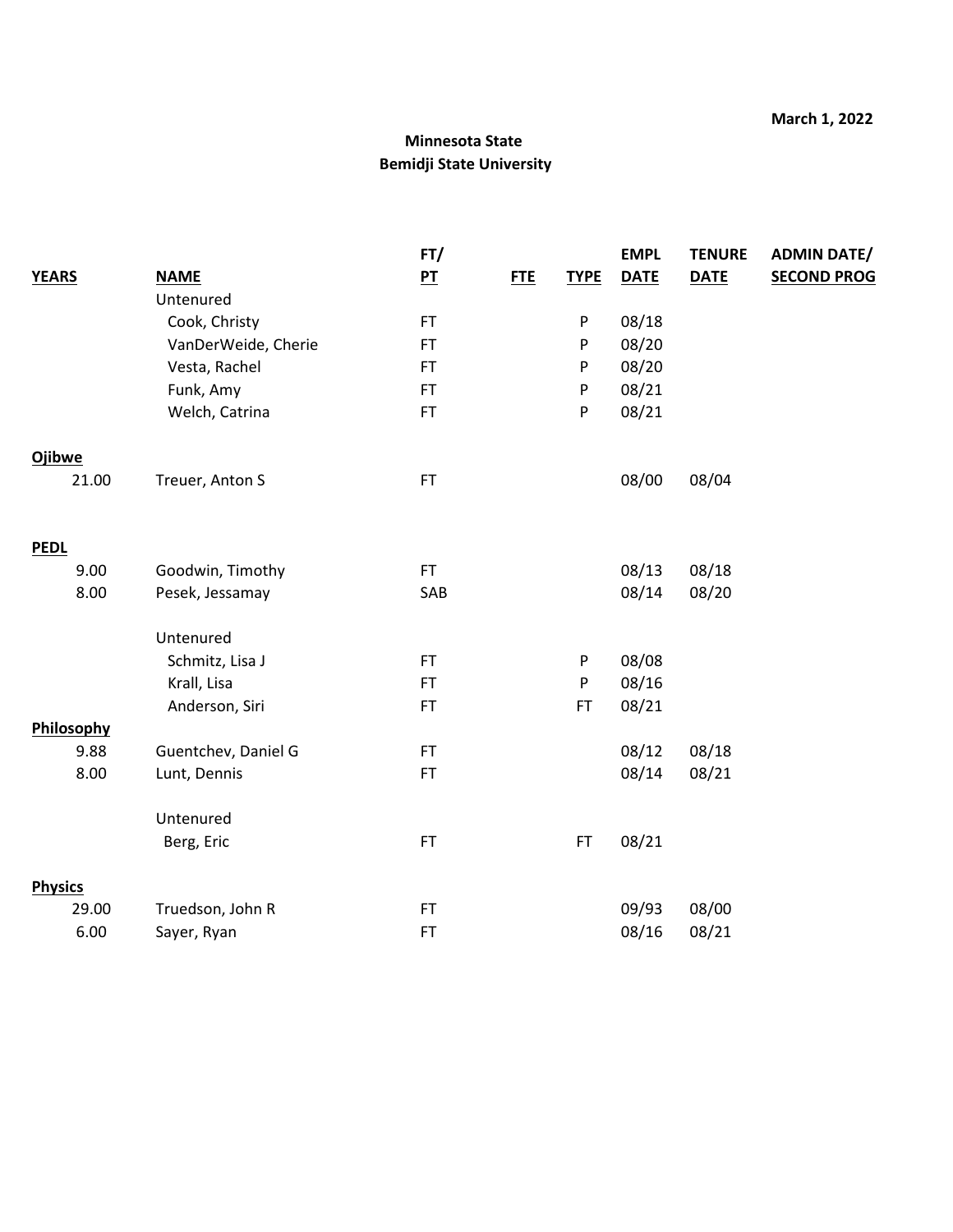|                          |                   | FT/            |            |             | <b>EMPL</b> | <b>TENURE</b> | <b>ADMIN DATE/</b> |
|--------------------------|-------------------|----------------|------------|-------------|-------------|---------------|--------------------|
| <b>YEARS</b>             | <b>NAME</b>       | P <sub>T</sub> | <b>FTE</b> | <b>TYPE</b> | <b>DATE</b> | <b>DATE</b>   | <b>SECOND PROG</b> |
| <b>Political Science</b> |                   |                |            |             |             |               |                    |
| 31.00                    | Donnay, Patrick   | FT             |            |             | 08/91       | 09/96         |                    |
| 23.00                    | Beech, Thomas J   | FT.            |            |             | 08/99       | 07/06         |                    |
| <b>Psychology</b>        |                   |                |            |             |             |               |                    |
| 14.00                    | Fournier, Angela  | FT             |            |             | 08/08       | 08/12         |                    |
| 14.00                    | Gonzalez, John    | <b>FT</b>      |            |             | 08/08       | 08/12         |                    |
| 10.00                    | Gora, Keith       | FT.            |            |             | 08/12       | 08/16         |                    |
| 9.00                     | Larson, Kate      | FT             |            |             | 08/13       | 08/18         |                    |
| 8.00                     | Ricks, Travis     | SAB            |            |             | 08/14       | 08/18         |                    |
|                          | Untenured         |                |            |             |             |               |                    |
|                          | Klement, Kathryn  | FT.            |            | P           | 08/17       |               |                    |
|                          | Zhou, Li          | <b>FT</b>      |            | P           | 08/17       |               |                    |
|                          | Cronin, Sarah     | FT             |            | P           | 08/18       |               |                    |
|                          | Dirth, Thomas     | FT             |            | P           | 08/18       |               |                    |
|                          | Baez, Mark        | FT.            |            | P           | 08/21       |               |                    |
|                          | Zatkin, Judith    | FT             |            | P           | 08/21       |               |                    |
| <b>Social Work</b>       |                   |                |            |             |             |               |                    |
| 10.00                    | Rickers, Susan R  | FT             |            |             | 08/12       | 08/16         |                    |
| 8.00                     | Hoffman, Rebecca  | FT.            |            |             | 08/14       | 08/21         |                    |
|                          | Untenured         |                |            |             |             |               |                    |
|                          | Mack, Brenda      | FT             |            | P           | 08/17       |               |                    |
|                          | Longie, Amanda    | FT.            |            | FT          | 08/19       |               |                    |
|                          | Charwood, Ashley  | FT.            |            | P           | 08/21       |               |                    |
|                          | Paine, Emily      | <b>FT</b>      |            | <b>FT</b>   | 01/16       |               |                    |
| Sociology                |                   |                |            |             |             |               |                    |
| 20.00                    | Peterson, Debra F | FT.            |            |             | 08/99       | 08/02         | 07/15              |
| 19.00                    | Greer, Colleen R  | FT.            |            |             | 08/99       | 07/03         | 07/12              |
|                          | Untenured         |                |            |             |             |               |                    |
|                          | Ambikar, Rucha    | FT             |            | P           | 08/15       |               |                    |
|                          | Szrot, Lukas      | FT             |            | P           | 08/19       |               |                    |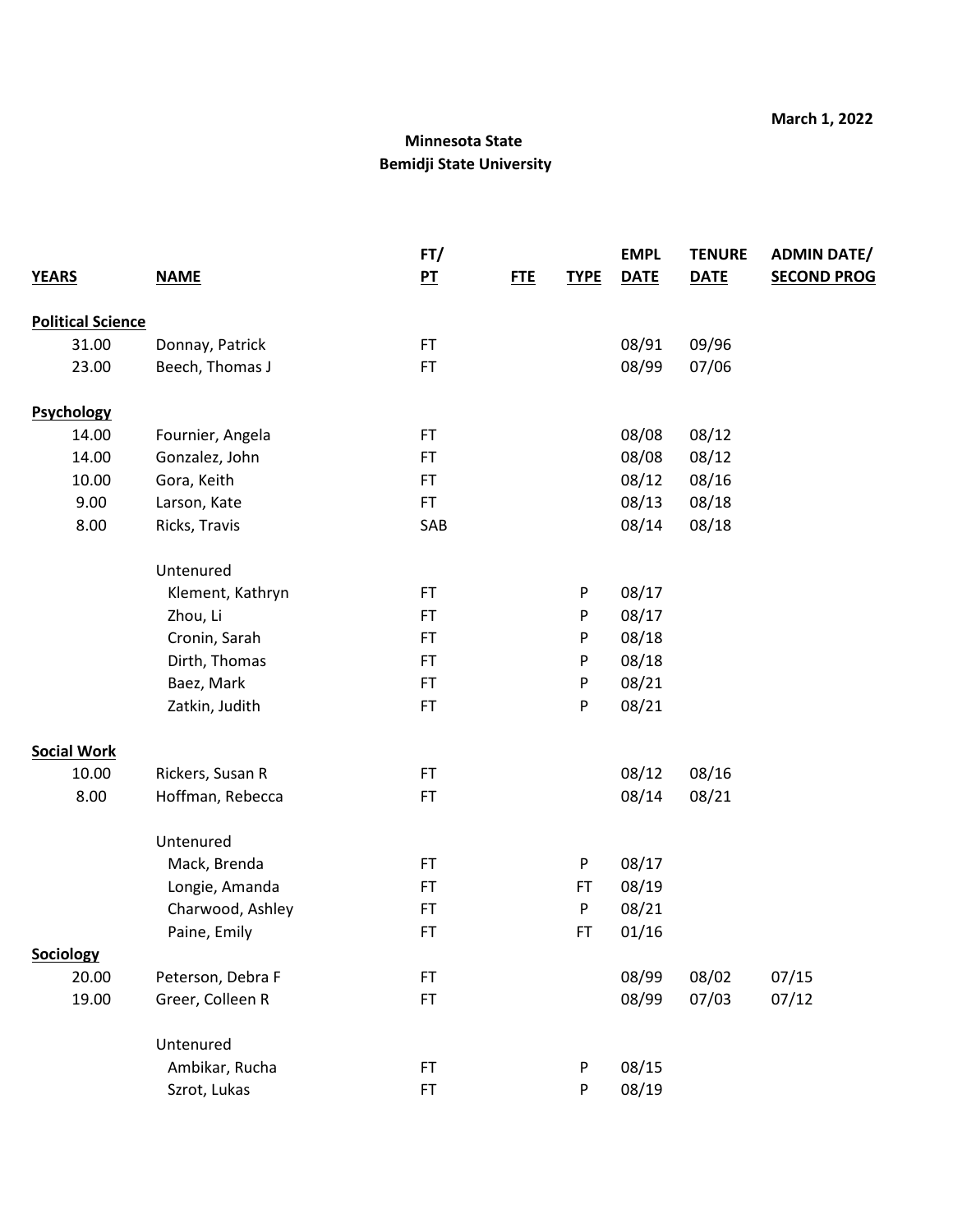|                    |                           | FT/            |            |             | <b>EMPL</b> | <b>TENURE</b> | <b>ADMIN DATE/</b> |
|--------------------|---------------------------|----------------|------------|-------------|-------------|---------------|--------------------|
| <b>YEARS</b>       | <b>NAME</b>               | P <sub>T</sub> | <b>FTE</b> | <b>TYPE</b> | <b>DATE</b> | <b>DATE</b>   | <b>SECOND PROG</b> |
| <b>Spanish</b>     |                           |                |            |             |             |               |                    |
| 18.00              | Rivera-Hokanson, Miriam C | <b>FT</b>      |            |             | 08/04       | 08/09         |                    |
|                    | Untenured                 |                |            |             |             |               |                    |
|                    | Lopez-Aguilera, Ana       | <b>FT</b>      |            | P           | 08/19       |               |                    |
| <b>Technology</b>  |                           |                |            |             |             |               |                    |
| 21.00              | Brockman, Timothy M       | SAB            |            |             | 09/01       | 08/09         |                    |
| 11.00              | Towley, David             | FT.            |            |             | 08/11       | 08/21         |                    |
| 10.00              | Al-Odeh, Mahmoud A        | <b>FT</b>      |            |             | 08/12       | 8/16          |                    |
| 9.00               | Meulebroeck, Lyle         | <b>FT</b>      |            |             | 08/13       | 08/18         |                    |
| 8.00               | Lund, Michael             | <b>FT</b>      |            |             | 08/14       | 08/19         |                    |
|                    | Untenured                 |                |            |             |             |               |                    |
|                    | Chowdhury, Nusrat         | <b>FT</b>      |            | P           | 08/19       |               |                    |
|                    | Buchholz, Laura           | <b>FT</b>      |            | <b>FT</b>   | 08/21       |               |                    |
| <b>TRIO SSS</b>    |                           |                |            |             |             |               |                    |
|                    | Untenured                 |                |            |             |             |               |                    |
|                    | Young, Sarah              | <b>FT</b>      |            | <b>FT</b>   | 09/98       |               |                    |
|                    | Cleven, Crystal D         | <b>FT</b>      |            | <b>FT</b>   | 08/11       |               |                    |
| <b>Vocal Music</b> |                           |                |            |             |             |               |                    |
| 10.00              | Renbarger, Cory J         | <b>FT</b>      |            |             | 08/12       | 08/17         |                    |
| 6.00               | Jilek, Dwight             | FT.            |            |             | 08/16       | 08/21         |                    |
|                    | Untenured                 |                |            |             |             |               |                    |
|                    | Olson, Jennifer           | <b>FT</b>      |            | P           | 08/19       |               |                    |
|                    | Bowyer, James             | <b>FT</b>      |            | P           | 08/21       |               |                    |